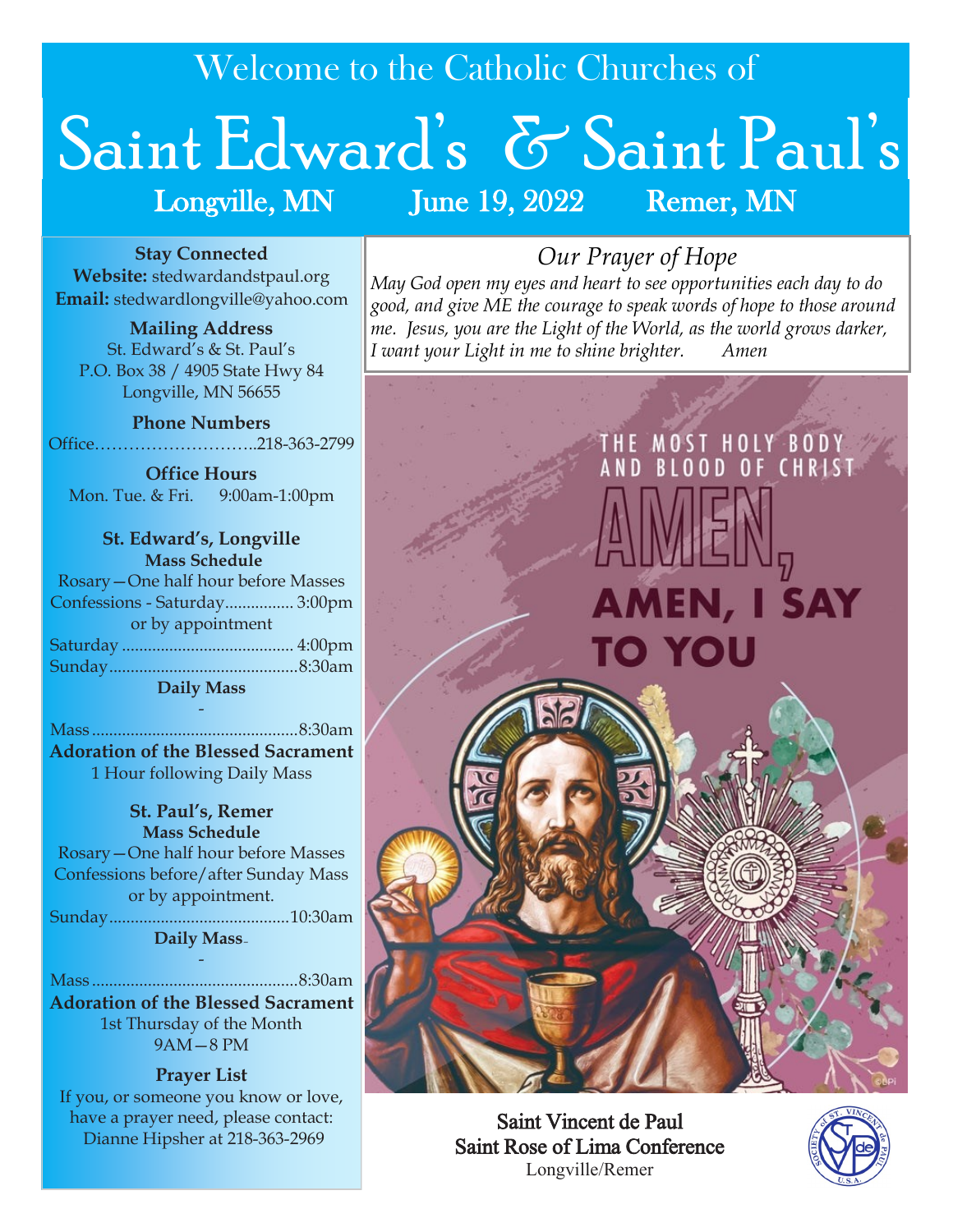#### **Weekend Masses**



Saturday, June 25 Saint Edward's - *Harold & Irene Miller* +

Sunday, June 26 Saint Edward's - Pro Populo Saint Paul's - Health of Karen Weber

*Readings for the week of June 19, 2022*  **Sunday:** Gn 14:18-20/Ps 110:1, 2, 3, 4 [4b]/1 Cor 11:23-26/Lk 9:11b-17 **Monday:** 2 Kgs 17:5-8, 13-15a, 18/ Ps 60:3, 4-5, 12-13/Mt 7:1-5 **Tuesday:** 2 Kgs 19:9b-11, 14-21, 31-35a, 36/Ps 48:2-3ab, 3cd-4, 10-11/ Mt 7:6, 12-14 **Wednesday:** 2 Kgs 22:8-13; 23:1-3/ Ps 119:33, 34, 35, 36, 37, 40/ Mt 7:15-20 **Thursday: Vigil:** Jer 1:4-10/Ps 71:1-2, 3-4a, 5-6ab, 15ab and 17/ 1 Pt 1:8-12/Lk 1:5-17 **Day:** Is 49:1-6/Ps 139:1b-3, 13-14ab, 14c-15/Acts 13:22-26/ Lk 1:57-66, 80 **Friday:** Ez 34:11-16/Ps 23:1-3a, 3b-4, 5, 6 [1]/Rom 5:5b-11/Lk 15:3-7 **Saturday:** Lam 2:2, 10-14, 18-19/

Ps 74:1b-2, 3-5, 6-7, 20-21/ Lk 2:41-51 **Next Sunday:** 1 Kgs 19:16b, 19-21/

Ps 16:1-2, 5, 7-8, 9-10, 11/ Gal 5:1, 13-18/Lk 9:51-62

## **Area Daily Masses**

*Sacred Heart in Hackensack* Thursday - 5:30 PM Friday - 8 AM

*Saint Agnes in Walker* Tuesday - 5:30 PM Wednesday - 8 AM

*Saint Joseph's in Grand Rapids* Monday—9 AM Wednesday—5:30 PM Thursday—9 AM Friday—7:30 AM

*Saint Augustine's in Cohasset* Tuesday—8:30 AM

# *Spiritual Communion*

 *My Jesus, I believe that You are truly present in the Most Blessed Sacrament. I love You above all things. Since I am unable now to receive You sacramentally, come spiritually into my heart and stay with me forever. Amen*

### GOSPEL MEDITATION -

*June 19, 2022 The Most Holy Body and Blood of Christ* Jesus went to those most in need. He forgave the sinner, ate with the outcast, defended, and fed those who were poor and hungry. He worked for true justice, risked being unpopular, willingly accepted suffering and death, and always stayed connected with his Abba, Father. Jesus also consistently reminded folks that God's compassion, love, and mercy trump everything, even the law. This is the Christ that the Eucharist calls us to be. As we look around our churches, our towns and cities, and our world, there are many people who need to see the face and body of Christ. Some of those most in need may be right within our families. But it is always in the poorest of the poor and those most vulnerable that we find the greatest need. There are many who cannot function on their own. When the gift of the Eucharistic Christ takes root in our hearts, we can more readily see the face of Christ in others.

Many people are vulnerable. Highest on that list are the homeless. They show us the face of Christ. Whatever the cause, to have no place to go and no place to call home takes a toll on the human spirit. For Jesus when there were hungry people, they were fed. God asks us to do the same … feed people. There are many who are hungry physically, emotionally, and spiritually. Gifted by the Eucharistic presence of Christ, we can bring them Christ. Who are the hungry around us and how can we feed them?

When someone is hurting, you comfort them. When someone is hungry, you feed them. When someone needs clothes, you provide them. When someone is cold, you warm them. When someone is in prison, you visit them. With over a million people who are homeless and over a quarter of them children, it is important to ask the question, "why?" and strategize for ways to lessen or alleviate the problem. Nevertheless, we are not off the hook for responding to the immediate needs that present themselves at our doors. Whether a person's current station in life is self-imposed or the result of being victimized, they are sacred vessels. We cannot lock the door and send them away and still believe we bear the Eucharistic presence of Christ. It doesn't work like that.

> Hosts with .01% Gluten are available for Holy Communion. Please see Father Keith before Mass if you wish to receive one of these.